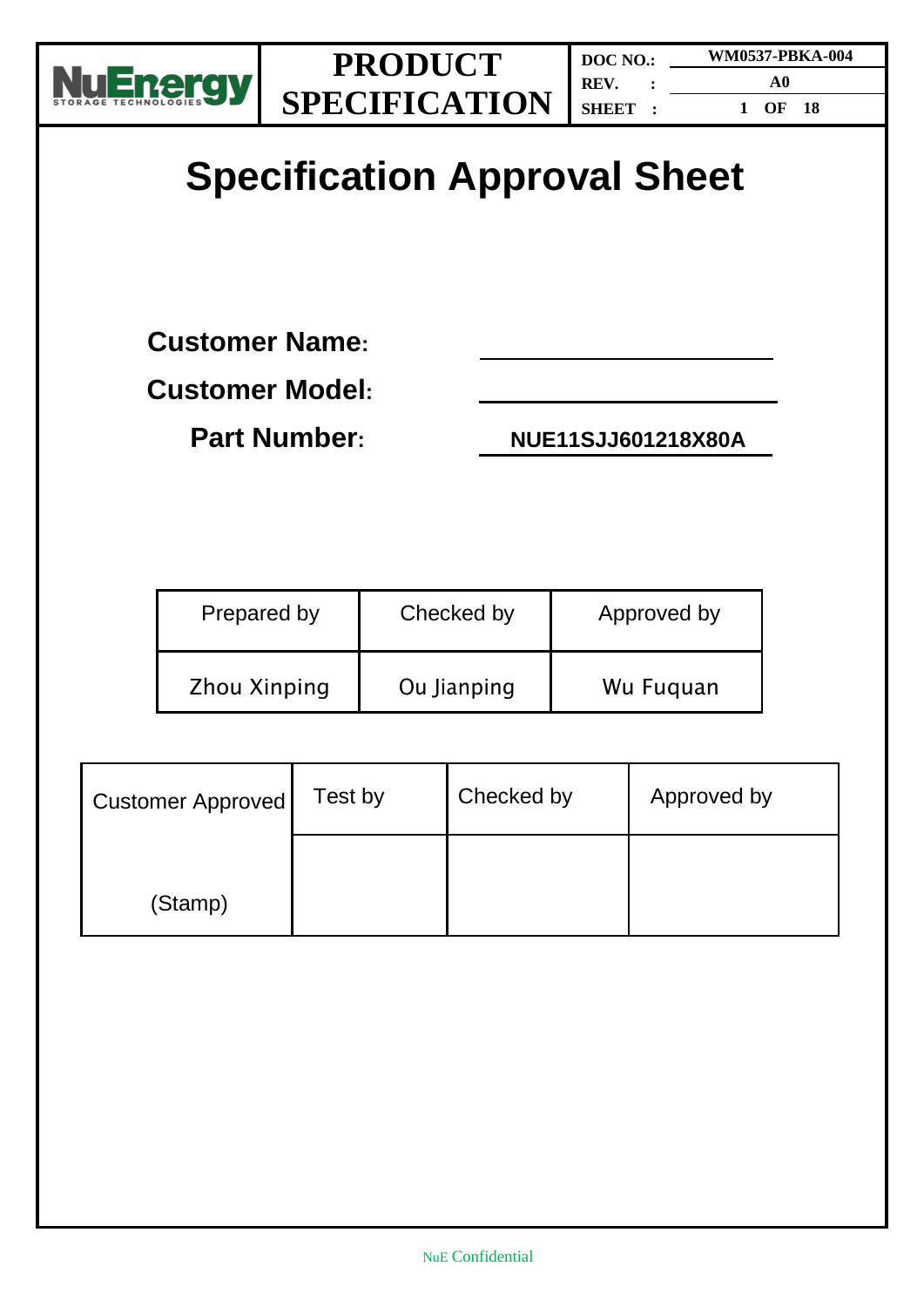

**DOC NO.: WM0537-PBKA-004 REV. : A0 SHEET : 2 OF 18**

**Revision History**

| <b>Revision</b> | <b>Description</b><br><b>Date</b> |            | <b>Approval</b> |
|-----------------|-----------------------------------|------------|-----------------|
|                 |                                   |            |                 |
| A <sub>0</sub>  | New release                       | 2017-01-04 | WF              |
|                 |                                   |            |                 |
|                 |                                   |            |                 |
|                 |                                   |            |                 |
|                 |                                   |            |                 |
|                 |                                   |            |                 |
|                 |                                   |            |                 |
|                 |                                   |            |                 |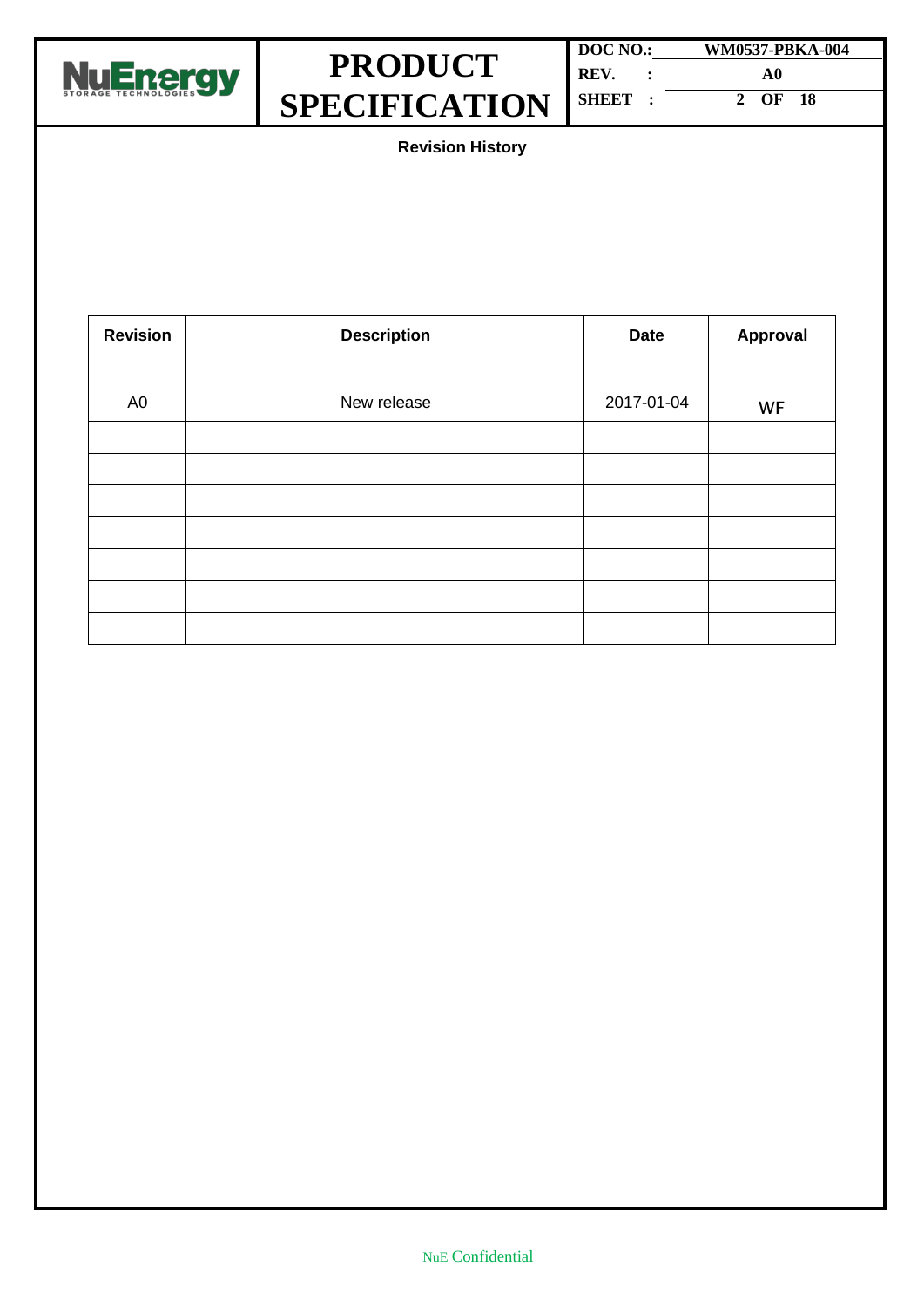

**DOC NO.: REV. : SHEET : WM0537-PBKA-004 A0 3 OF 18**

## **Contents**

- 1. Scope
- 2. Product basic information
- 3. Battery Outline Drawing
- 4. Electrical characteristics
- 5. Condition adapting characteristics
- 6. Cell safety performance
- 7. Battery safety performance
- 8. Others
- 9. Testing requirements
- 10. Electrical Characteristics
- 11. Cell
- 12. Electric Protect Features
- 13. Schematic circuit diagram
- 14. PCB Parts List BOM
- 15. PCB Layout PCB
- 16. Package
- 17. Battery Precautions and Safety Instructions

Customer Inquiry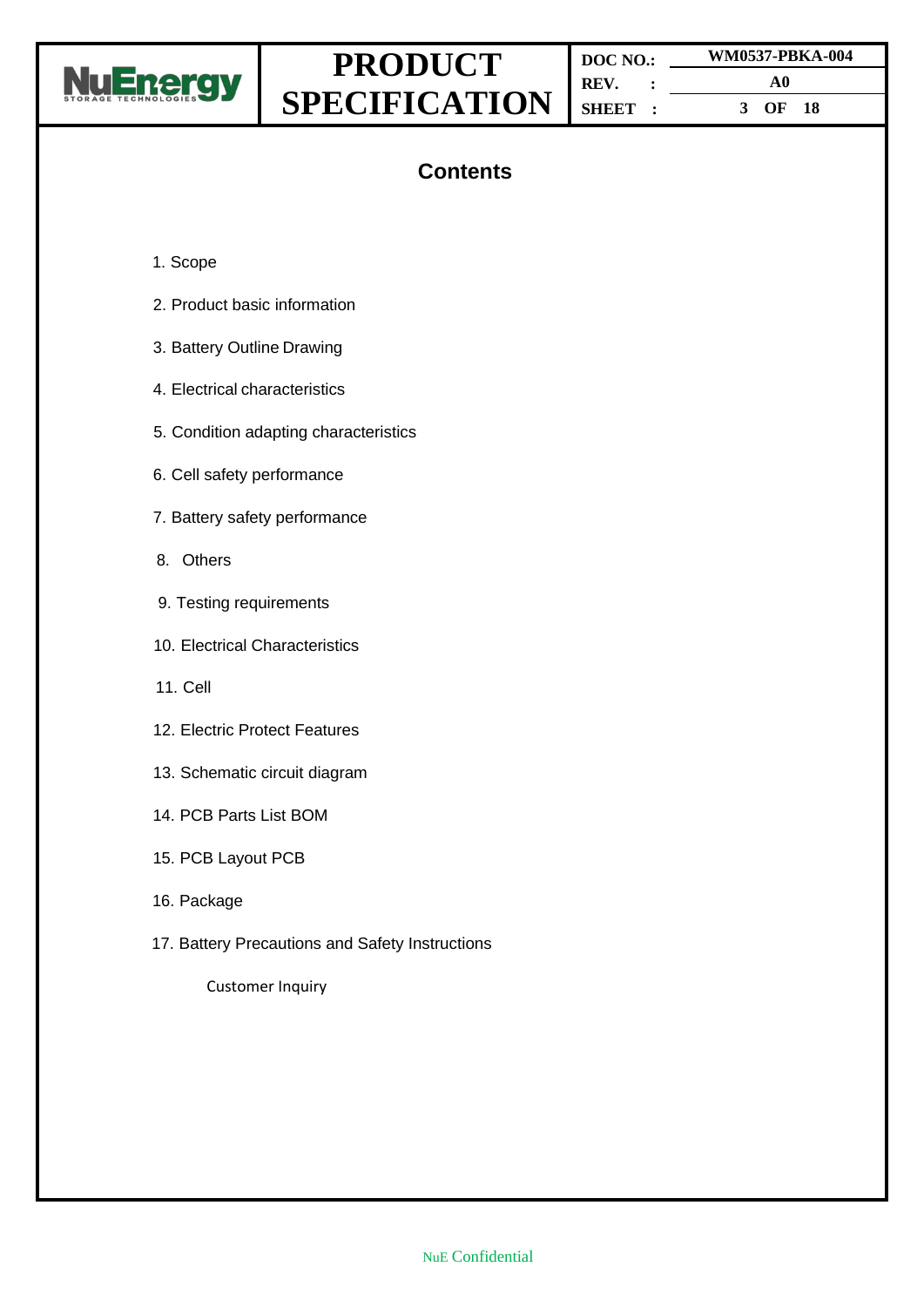

| DOC NO.       | WM0537-PBKA-004 |  |  |
|---------------|-----------------|--|--|
| REV.          | A0              |  |  |
| <b>SHBET:</b> | OF 18<br>4      |  |  |

#### **1. Scope**

The specification shall be applied to Lithium-ion Polymer (LIP) rechargeable battery pack which is provided by NuEnergy Storage Technologies.

#### **Reference standard**

GB/T 18287-2013,IEC/EN61960,UL1642

#### **2. Product basic information**

| <b>Items</b>                            | <b>Parameter</b>                                             |                   |  |
|-----------------------------------------|--------------------------------------------------------------|-------------------|--|
| Battery model                           | 601218                                                       |                   |  |
| Design scheme                           | S8261A-G3J                                                   |                   |  |
| Nominal voltage                         | 3.7V                                                         |                   |  |
| Minimum capacity                        | 80mAh (0.2C discharge)                                       |                   |  |
| <b>Typical capacity</b>                 | 85mAh (0.2C discharge)                                       |                   |  |
| Charging voltage                        | 4.20V                                                        |                   |  |
| Discharging cut-off voltage             | 3.0V                                                         |                   |  |
| Standard charging                       | 0.2C /4.20V                                                  |                   |  |
| Max charging                            | 1.0C /4.20V                                                  |                   |  |
| Standard discharging                    | 0.2C/3.0V                                                    |                   |  |
| Max discharging                         | 200mA /3.0V                                                  |                   |  |
| Weight                                  | Appr. 1.7g                                                   |                   |  |
| Shipment voltage                        | $\geq$ 3.80V                                                 |                   |  |
| Battery pack impedance                  | ≤500mΩ                                                       |                   |  |
| Operating temperature                   | Charging: $0^{\circ}$ C ~ 45°C                               |                   |  |
|                                         | Discharging: -20°C ~60°C                                     |                   |  |
| Storage (At 50% SOC and specified temp, | $-10^{\circ}$ C $-25^{\circ}$ C                              | (12 months, ≥85%) |  |
|                                         | $-10^{\circ}$ C ~45 $^{\circ}$ C                             | (6 months, ≥85%)  |  |
| recoverable capacity in % vs time.)     | $-10^{\circ}$ C $-55^{\circ}$ C                              | $(1$ month, ≥80%) |  |
|                                         | 20±5℃ is the recommended storage temperature                 |                   |  |
|                                         | There should not be any remarkable scratches, cracks, bolts, |                   |  |
|                                         | cauterization, deformations, swelling, leakage and so on the |                   |  |
| Visual Inspection                       | surface of the cell.                                         |                   |  |
|                                         |                                                              |                   |  |
|                                         |                                                              |                   |  |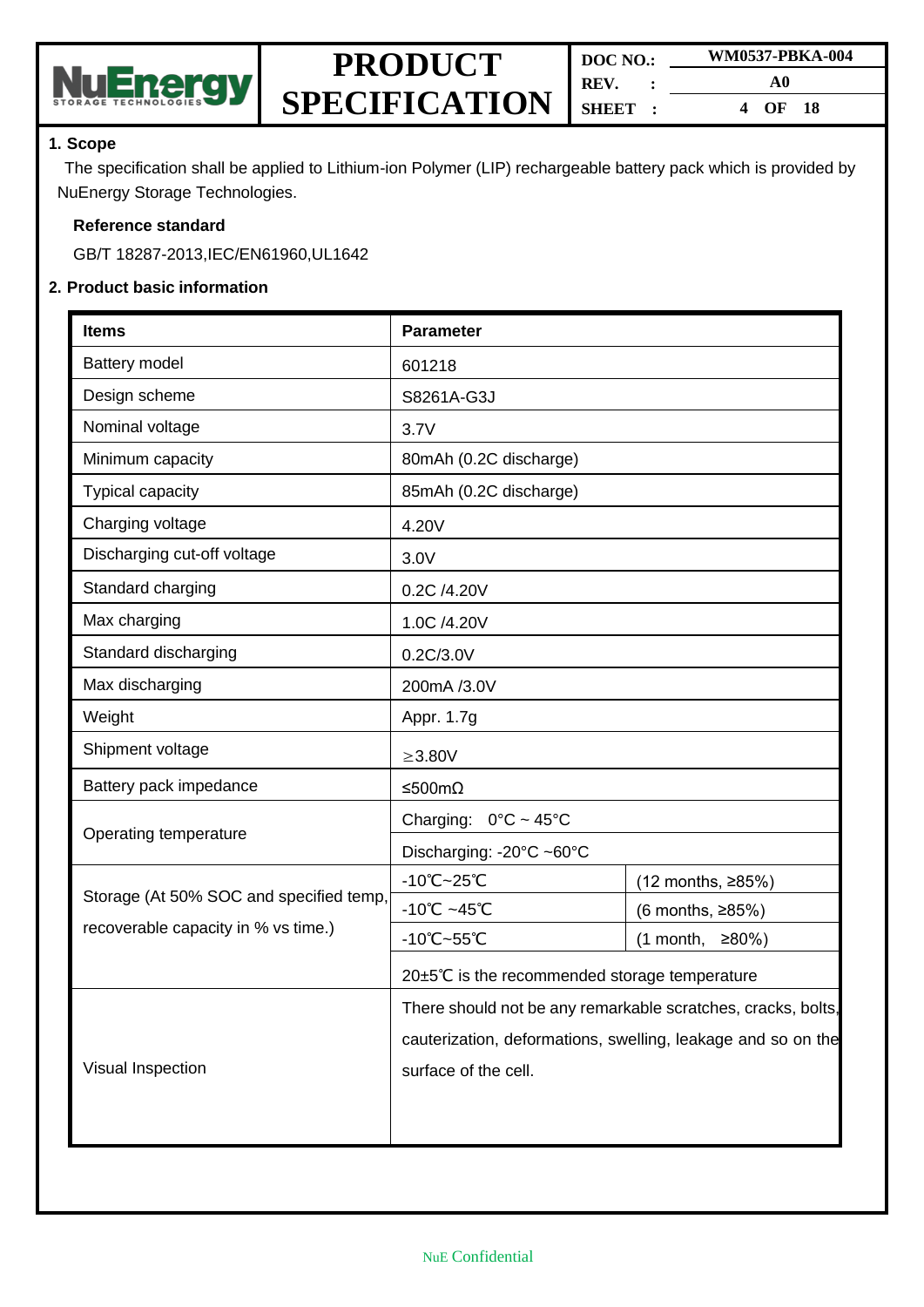

| <b>BOM</b> (Bill of materials) |                         |                      |     |             |  |  |  |
|--------------------------------|-------------------------|----------------------|-----|-------------|--|--|--|
| NO.                            | <b>Material Name</b>    | Specification        | Qty | Remark      |  |  |  |
|                                | Cell                    | 601218               |     | <b>RoHS</b> |  |  |  |
|                                | <b>Protection board</b> | <b>PCB9437</b>       |     | <b>RoHS</b> |  |  |  |
|                                |                         | Red Wire UL1571#28   |     | <b>RoHS</b> |  |  |  |
|                                | Wire                    | Black Wire UL1571#28 |     | <b>RoHS</b> |  |  |  |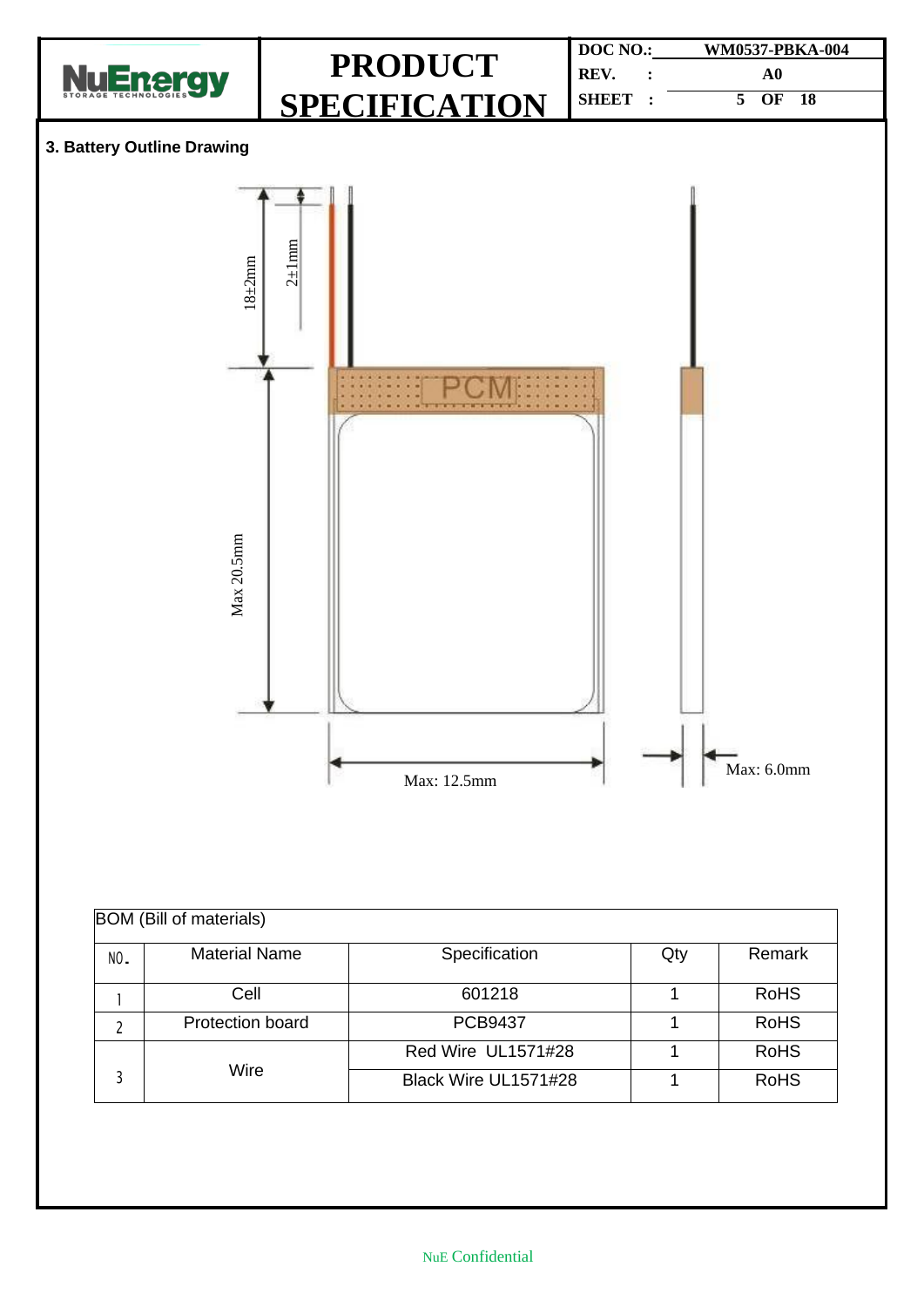

**DOC NO.: WM0537-PBKA-004 REV. : A0 SHEET : 6 OF 18**

#### 4. **Electrical characteristics**

| No.          | <b>Items</b>                                                                                                                                                                                              | <b>Test Method</b>                                                                                                                                                     | <b>Criteria</b> |  |  |  |
|--------------|-----------------------------------------------------------------------------------------------------------------------------------------------------------------------------------------------------------|------------------------------------------------------------------------------------------------------------------------------------------------------------------------|-----------------|--|--|--|
| 1            | <b>Standard Charge</b>                                                                                                                                                                                    | Charging the cell initially with constant current at 0.2C<br>and then with constant voltage at 4.20V till charge current<br>declines to 0.02C.                         | N/A             |  |  |  |
| $\mathbf{2}$ | <b>Minimal Capacity</b>                                                                                                                                                                                   | The capacity means the discharge capacity of the cell,<br>which is measured with discharge current of 0.2C with<br>3.0V cut-off voltage after the standard charge.     | $\geq 80$ mAh   |  |  |  |
| 3            | Charge/Discharge<br>Cycle                                                                                                                                                                                 | The capacity on 0.2C discharge shall be measured after<br>500 cycles of 0.2C charge and discharge at 23±2°C.                                                           | Capacity≥80%    |  |  |  |
| 4            | Retention<br>Capability                                                                                                                                                                                   | After full charging, storing the battery 28 days with 20 $\pm$<br>5°C condition, and then staying 1 hours with discharge<br>current of 0.2C till 3.0V cut-off voltage. | Capacity≥85%    |  |  |  |
|              | <b>※ Typical capacity</b>                                                                                                                                                                                 |                                                                                                                                                                        |                 |  |  |  |
|              | The capacity means the average discharge capacity of the cell, which is measured with discharge<br>current of 0.2C with 3.0V cut-off voltage after the standard charge at 23±2°C environment temperature, |                                                                                                                                                                        |                 |  |  |  |

unit: mAh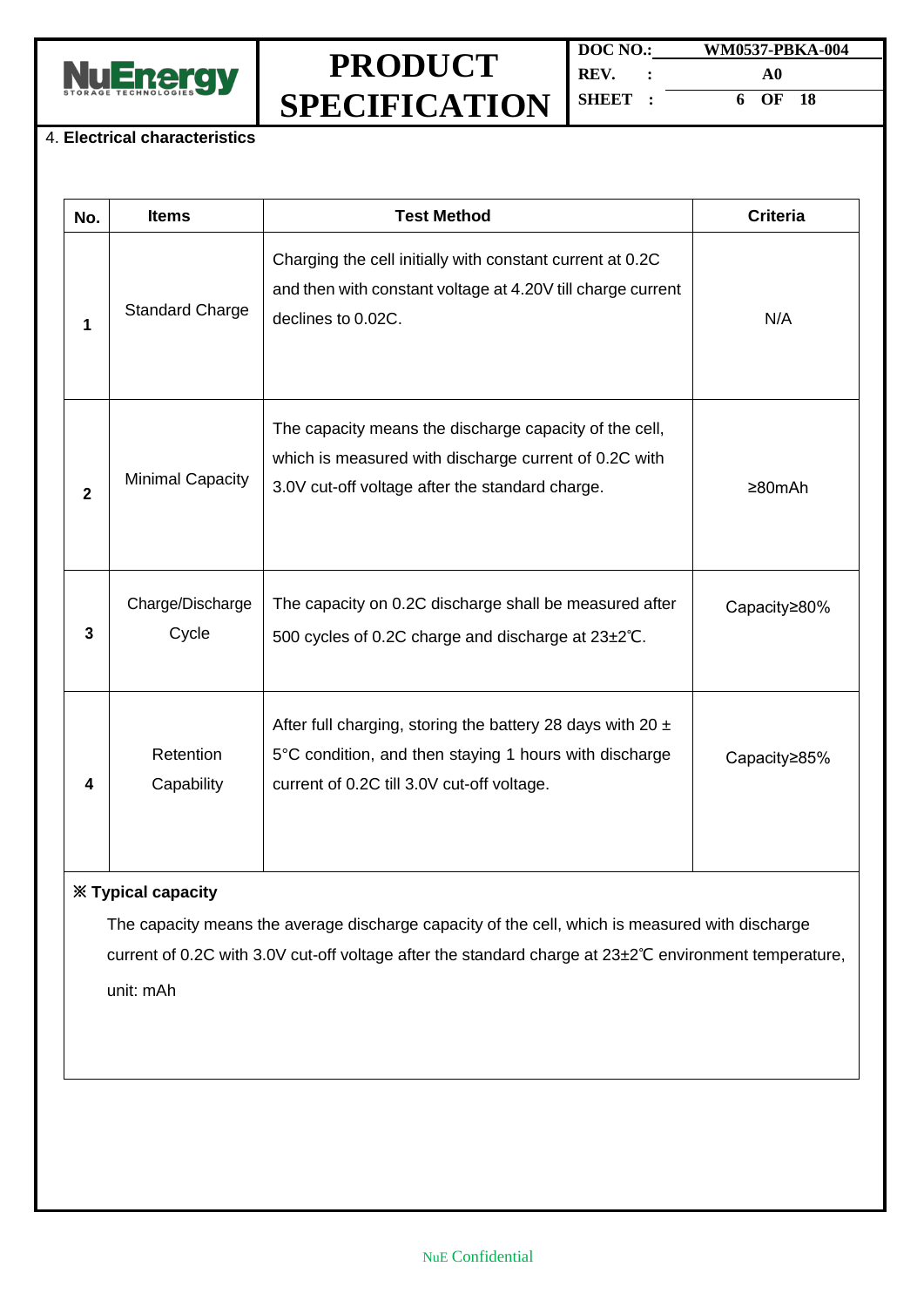

**DOC NO.: WM0537-PBKA-004 REV. : A0 SHEET : 7 OF 18**

## **5. Condition adapting characteristics**

| No. | <b>Items</b>                                       | <b>Test Method</b>                                                                                                                                                                                                                            | <b>Criteria</b>                                                                                                                          |
|-----|----------------------------------------------------|-----------------------------------------------------------------------------------------------------------------------------------------------------------------------------------------------------------------------------------------------|------------------------------------------------------------------------------------------------------------------------------------------|
| 1   | Constant<br>temperature<br>and Humidity            | After standard charging, put cell into the box that the<br>temperature is 40±2°C and the humidity ranges<br>between 80-95% for 48 hours, then put it at 23±2°C for 2<br>hours, then discharge with current of 0.2C to the cut-off<br>voltage. | No distortion, no rust, no<br>leakage, no venting, no<br>rupture, no fire, no<br>explosion, the discharge<br>time is not less than 3hrs. |
| 2   | <b>High Temperature</b><br><b>Performance Test</b> | After full charging, put the cell into box with high<br>temperature of $55^{\circ}C \pm 2^{\circ}C$ for 2h, then discharge with current<br>of 1.0C to the cut-off voltage.                                                                    | No distortion, no rupture, no<br>fire, no smoke or leakage<br>Discharge time≥51min                                                       |
| 3   | Low Temperature<br>Performance Test                | After full charging, put the cell into box with low<br>temperature of $-10\pm 2^{\circ}$ C for 16~24h, then discharge with<br>current of 0.2C to the cut-off voltage.                                                                         | No distortion, no rupture, no<br>fire, smoke or leakage<br>Discharge time≥3h                                                             |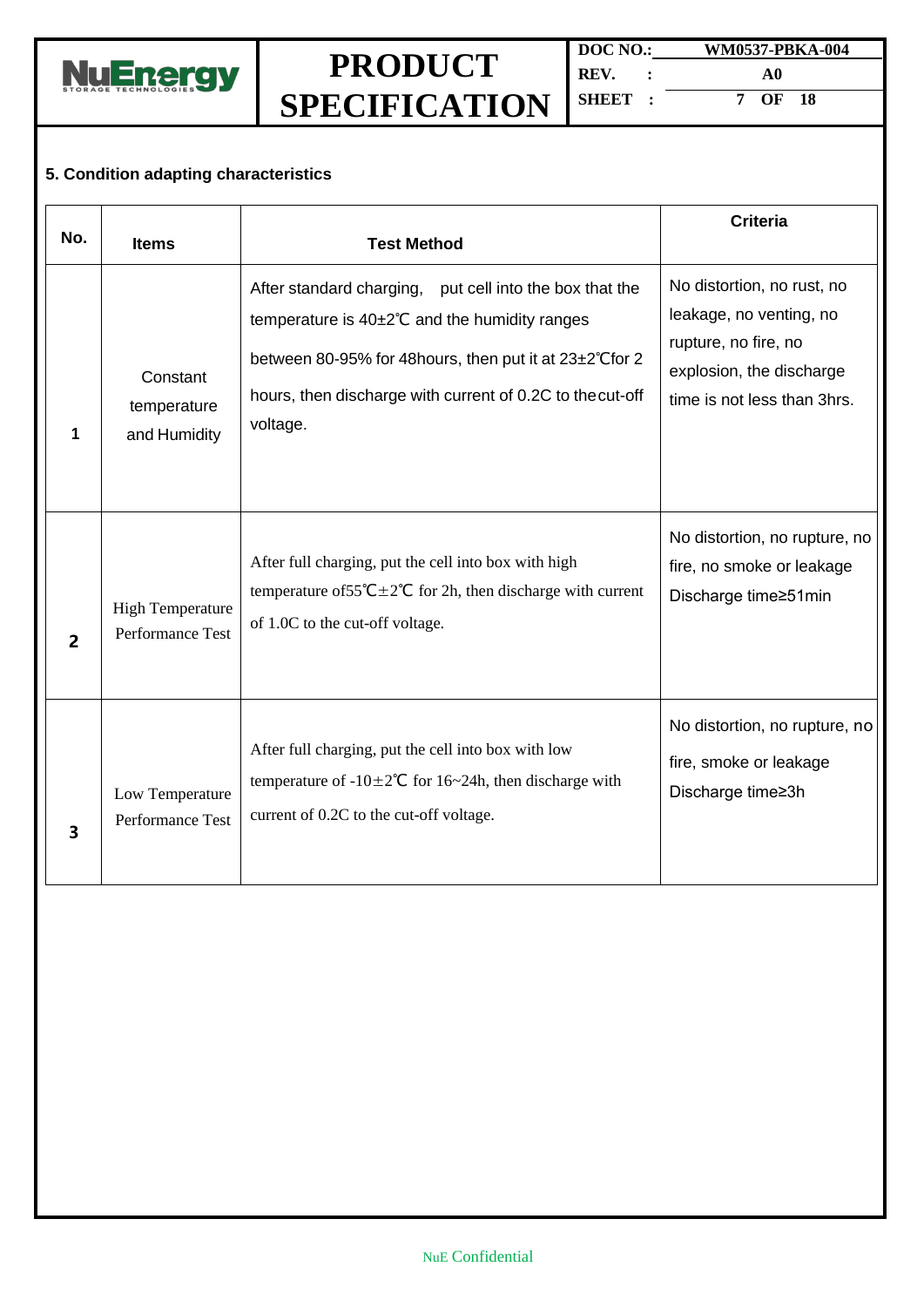

### **6. Cell safety performance**

| No. | <b>Items</b>                      | <b>Test Method</b>                                                                                                                                                                                                                       | <b>Criteria</b>           |
|-----|-----------------------------------|------------------------------------------------------------------------------------------------------------------------------------------------------------------------------------------------------------------------------------------|---------------------------|
| 1   | Cell<br>Overcharge                | After discharge to limit voltage, charged at constant current<br>of 3C and constant voltage of 4.6V, While voltage reaches to<br>the max, if charging continued over 7 hours or temperature<br>is 20% less than the top, close the test. | No explosion and no fire. |
| 2   | External<br>Short-circuit<br>Test | Cell terminals are short-circuited to discharged state less<br>than 0.1V or longer time with a resistance of $50 \text{m}\Omega$ or less.<br>Tests are to be conducted at room temperature.                                              | No explosion and no fire. |
| 3   | Over-<br>Discharge<br><b>Test</b> | Cell is discharged at a current of 1C rate for 2.5 hours. (If<br>current stops by safety or passive circuit on the battery, test<br>is finished.).                                                                                       | No explosion and no fire. |
| 4   | <b>Crush Test</b>                 | Crush between two flat plates. Applied force is about 13kN.                                                                                                                                                                              | No explosion and no fire. |
| 5   | <b>Impact Test</b>                | Impact between bar (15.8mm diameter) and 9.1Kg falling<br>material (at a height of 6.1cm). Bar is laid across the center<br>of the test sample.                                                                                          | No explosion and no fire. |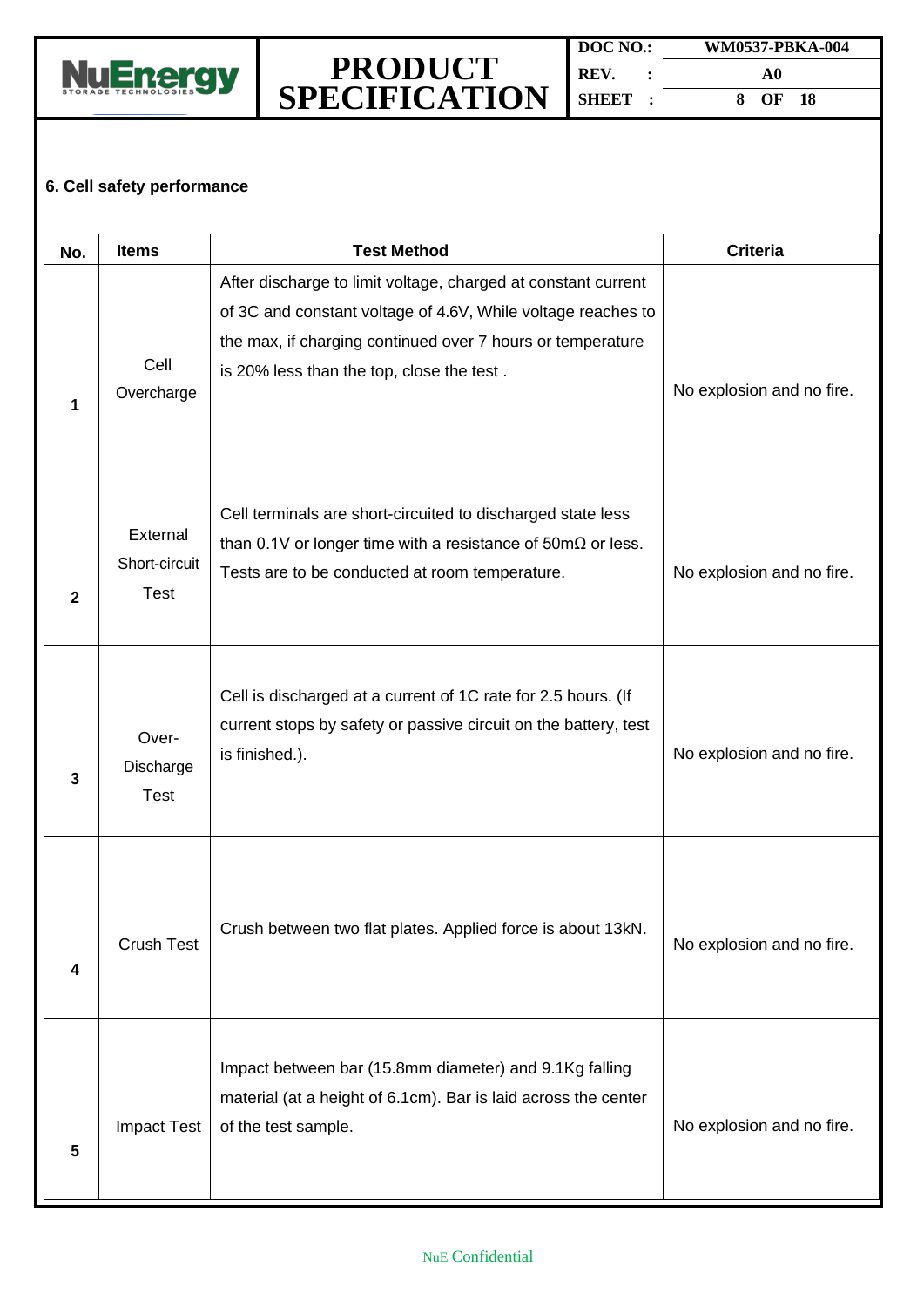|                |                                                                                                                                                                                                                                       |  | <b>PRODUCT</b><br><b>SPECIFICATION</b>                                                                                                                                                                                                                                                               | DOC NO.:<br>REV.<br><b>SHEET</b> | WM0537-PBKA-004<br>${\bf A0}$<br>9<br>OF<br><b>18</b> |
|----------------|---------------------------------------------------------------------------------------------------------------------------------------------------------------------------------------------------------------------------------------|--|------------------------------------------------------------------------------------------------------------------------------------------------------------------------------------------------------------------------------------------------------------------------------------------------------|----------------------------------|-------------------------------------------------------|
| 6              | Drop                                                                                                                                                                                                                                  |  | After standard charging, the cell is to be dropped from a<br>height of 1.2 meter onto a thickness of 20mm board, dropped<br>once in the positive and negative directions of three mutually<br>perpendicular X, Y, Z axes.                                                                            |                                  | No leakage, no smoke,<br>no fire, no explosion.       |
| $\overline{7}$ | <b>Vibration Test</b>                                                                                                                                                                                                                 |  | Fixed the fully charged cell to vibration table and subjected<br>to vibration cycling that the frequency is to be varied at the<br>rate of 1Hz per minute between 10Hz and 55Hz, the<br>excursion of the vibration is 0.8mm. The cell shall be<br>vibrated for 80 ~100 minutes per axis of XYZ axes. |                                  | No explosion, no fire, no<br>leakage.                 |
| 8              | After standard charging, put cell in the baking oven and<br>start, the temperature of the oven is to be raised at a rate of<br>5±2°C per minute to a temperature of 130±2°C, remain for<br>Heating<br>30 minutes at that temperature. |  | No explosion and no fire.                                                                                                                                                                                                                                                                            |                                  |                                                       |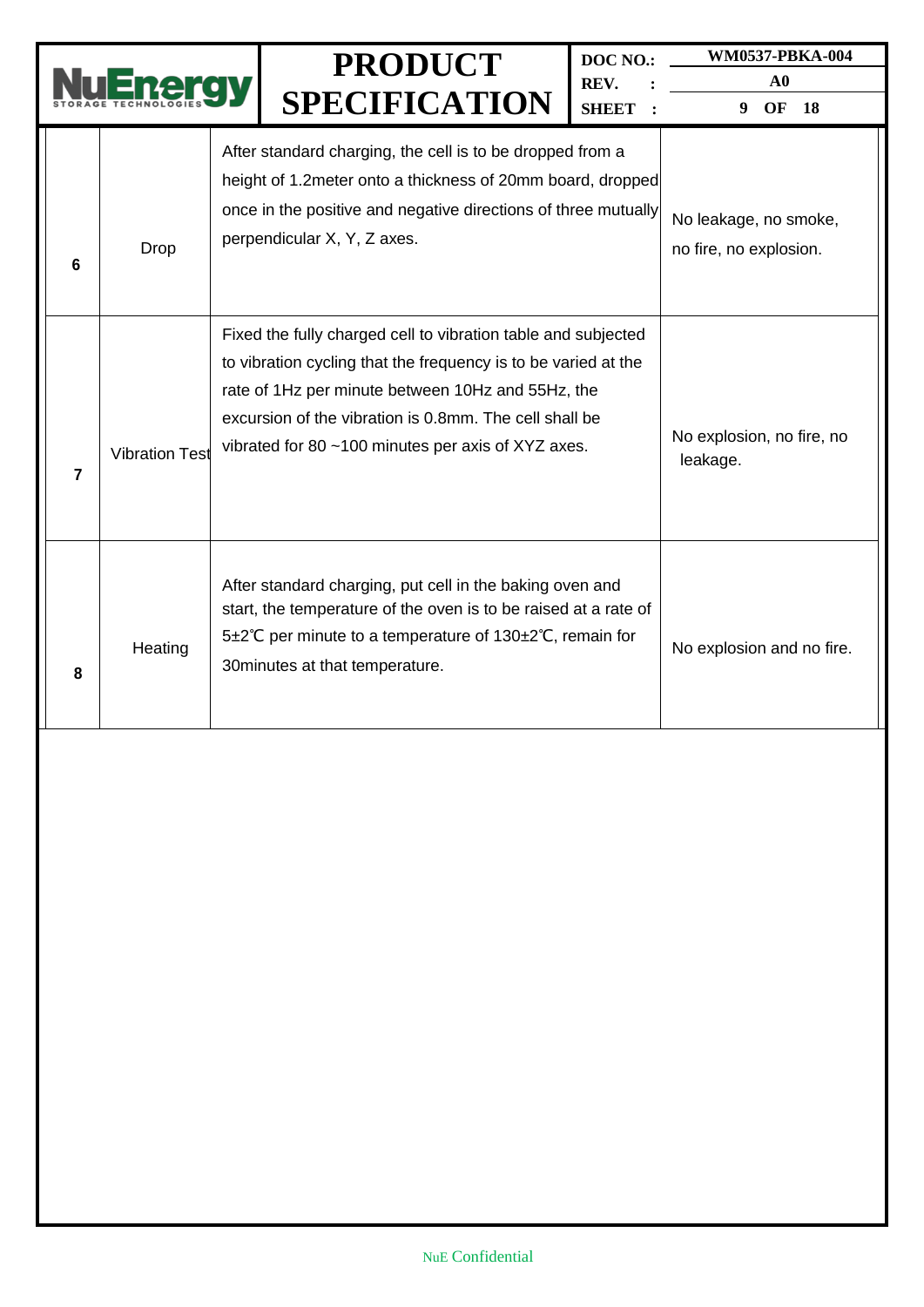

**DOC NO.: WM0537-PBKA-004 REV. : SHEET :**

**A0 10 OF 18**

### **7. Battery safety performance**

| 1 | Overcharge<br>protection        | After battery charge finished, then charge the battery for 8<br>hours with a power which can provide 2 times more than<br>nominal voltage and 2C <sub>5</sub> A current.                                                                                | No fire, no explosion. The<br>electrical properties of<br>normal.                           |
|---|---------------------------------|---------------------------------------------------------------------------------------------------------------------------------------------------------------------------------------------------------------------------------------------------------|---------------------------------------------------------------------------------------------|
| 2 | Over<br>discharge<br>protection | After the battery is fully charged, discharge at $20\pm5^{\circ}C$<br>conditions with 0.2C <sub>5</sub> A until the battery voltage drops to the<br>over discharge voltage, then discharge with a $30\Omega$ resister for<br>24 hours.                  | No fire, no explosion. The<br>electrical properties of<br>normal.                           |
| 3 | Short<br>protection             | After standard charging, connect the positive and negative<br>terminals of the cell with copper wire having a maximum<br>resistance load of 0.1 $\Omega$ at room temperature, the test is<br>discontinued when the surface temperature lower than 10°C. | The battery shall no<br>rupture, smoke, catch fire,<br>or leakage.<br>Battery Voltage ≥3.6V |

#### **8. Others**

Any matters that this specification doesn't cover should be conferred between the customer and NuE.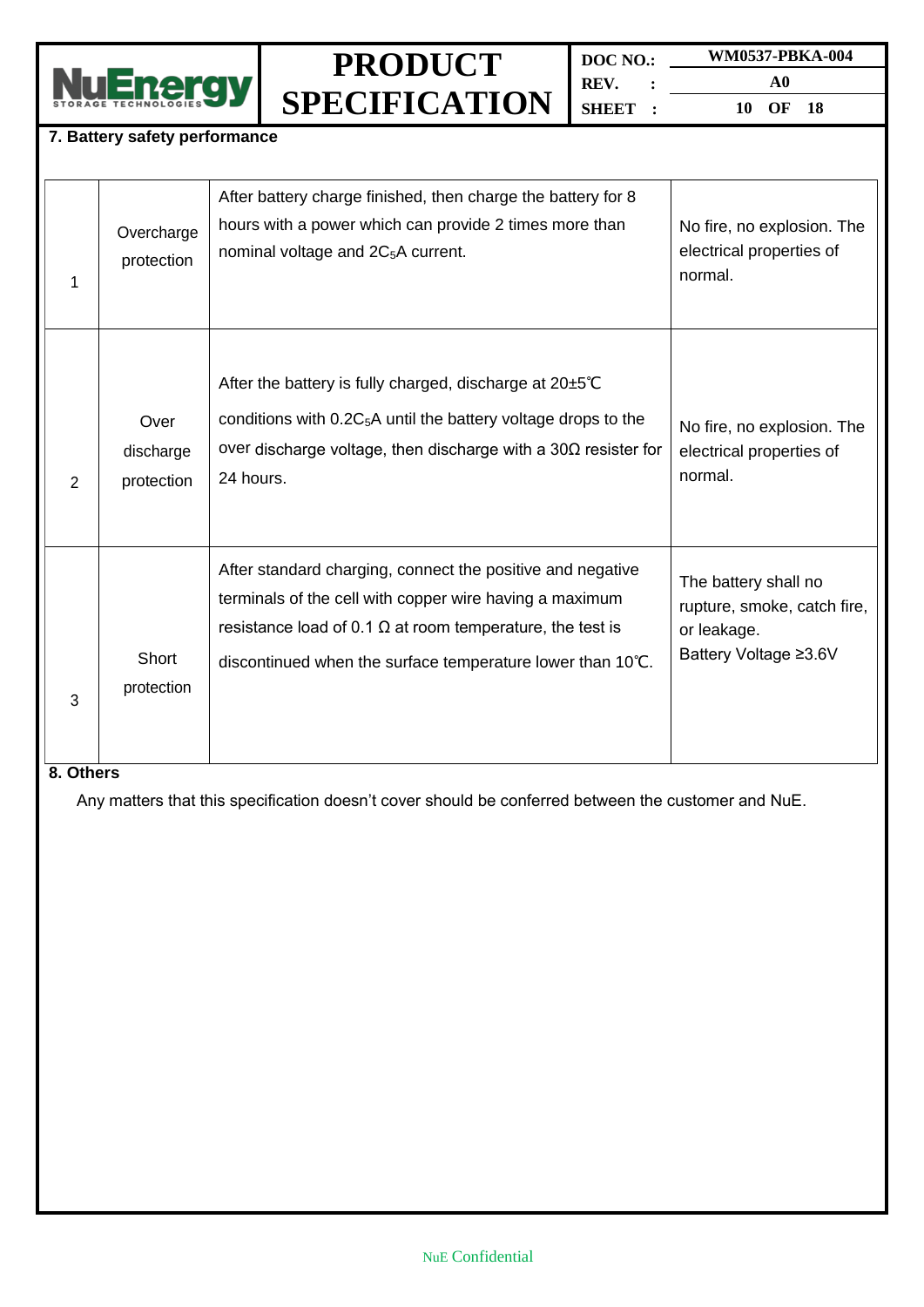

#### **9. Testing requirements**

9.1 Battery test environment

Temperature: 23±2℃

Relative humidity: 60± 20% RH

Atmospheric pressure: 86106 KPa

#### 9.2 Measuring instrumentation requirements

Voltage instrumentation requirements: Measuring the voltage meter accuracy no less than 0.5magnitude Current instrumentation requirements: Measuring the current meter accuracy no less than 0.5 magnitude Time instrumentation requirements: Measuring the time meter accuracy no less than 0.1%

Temperature instrumentation requirements: Measuring the temperature meter accuracy no less than 0.5℃

Impedance instrumentation requirements: Measuring impedance should by sinusoidal alternating (1 KHZ) test

#### **10. Electrical Characteristics**

- 10.1 Battery charge/discharge
	- 10.1.1 Full charged definition

With charging voltage 4.35V, current 0.2C continued to charge the battery pack, when charging current drops to 0.02C charging is terminated, shall be full charged.

#### 10.1.2 Full discharged definition

Standard discharge current 0.2 C for continuous discharge, when the voltage drops to discharge cut-off voltage 3.0V discharge is terminated, shall be full discharged.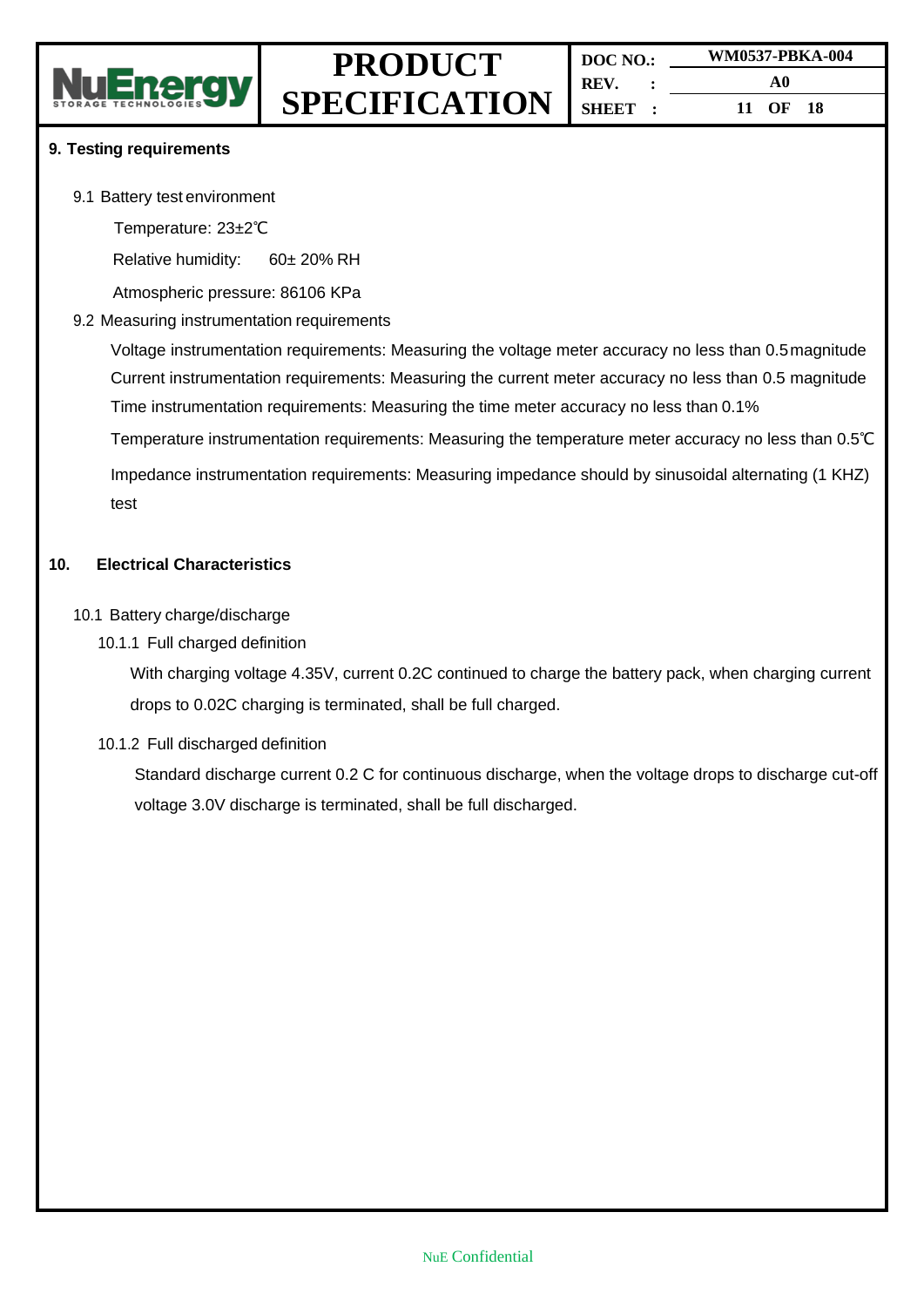

**DOC NO.: WM0537-PBKA-004 REV. : A0 SHEET : 12 OF 18**

## **11. Cell**

### 11.1 Performance parameters

| Item           | <b>Specification</b>  |   |                  | <b>Remarks</b>                        |
|----------------|-----------------------|---|------------------|---------------------------------------|
|                | Cell minimum capacity |   | 80mAh            | 0.2C discharge                        |
| $\overline{2}$ | Initial impedance     |   | $≤$ 400mΩ        | 1kHz AC Impedance                     |
| 3              | Nominal voltage       |   | 3.7V             |                                       |
|                |                       |   | 6.0mm Max        | <b>Thickness</b>                      |
|                |                       | W | 11.0mm Max       | Width                                 |
| 4              | <b>Dimensions</b>     |   | $21.5$ mm Max    | Cell length not including Tab sealant |
|                |                       | A | $6.0 + 1.5m$     | Distance of tab center                |
|                | B                     |   | $2.0 \pm 0.2$ mm | Tab width                             |

## 11.2 Cell outline drawing



#### NuE Confidential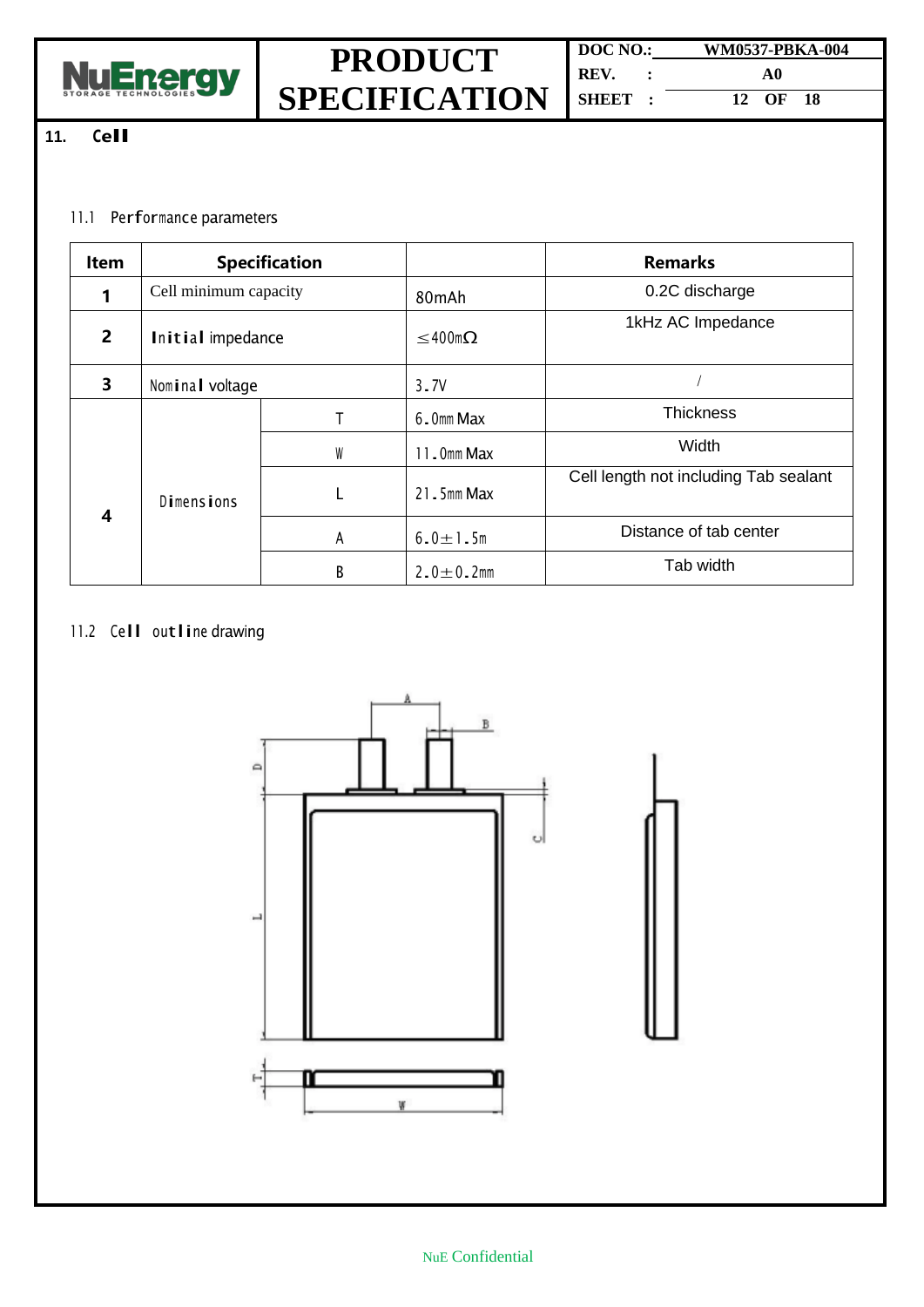

**DOC NO.: WM0537-PBKA-004 REV. : A0 SHEET : 13 OF 18**

## **12. Electric Protect Features**

| Item                      | Symbol                 | Content                                 | Criterion                               |
|---------------------------|------------------------|-----------------------------------------|-----------------------------------------|
|                           | V <sub>DET1</sub>      | Over charge detection voltage           | $4.28V + 0.035V$                        |
| Over charge Protection    | tV <sub>DET1</sub>     | Over charge detection delay time        | 1.4sMAX                                 |
|                           | V <sub>REL1</sub>      | Over charge release voltage             | $4.08V \pm 0.1V$                        |
|                           | V <sub>DET2</sub>      | Over discharge detection voltage        | $3.0V \pm 0.08V$                        |
| Over discharge protection | tV <sub>DET2</sub>     | Over discharge detection delay time     | 200msMAX                                |
|                           | V <sub>REL2</sub>      | Over discharge release voltage          | $3.0 + 0.10V$                           |
|                           | V <sub>DET3</sub>      | Over current detection voltage          | $150$ m $V \pm 30$ m $V$                |
| Over current protection   | $I_{DP}$               | Over current detection current          | MIN: 1.0A MAX: 3.0A                     |
|                           | tV <sub>DET3</sub>     | Detection delay time                    | 16msMAX                                 |
|                           |                        | Release condition                       | Cut load                                |
|                           |                        | Detection condition                     | <b>Exterior short circuit</b>           |
| Short protection          | <b>T</b> SHORT         | Detection delay time                    | $280\mu$ sMAX                           |
|                           |                        | Release condition                       | Cut short circuit                       |
| Interior resistance       | R <sub>DS</sub>        | Main loop electrify resistance          | $B - P - R_{DS} \leq 70 \text{m}\Omega$ |
| Current consumption       | <b>I</b> <sub>DD</sub> | Current consumes in normal<br>operation | MIN: 0.3Ma<br>MAX: 7.0 Ma               |
| 0V Prohibition /allowance |                        | allowance                               |                                         |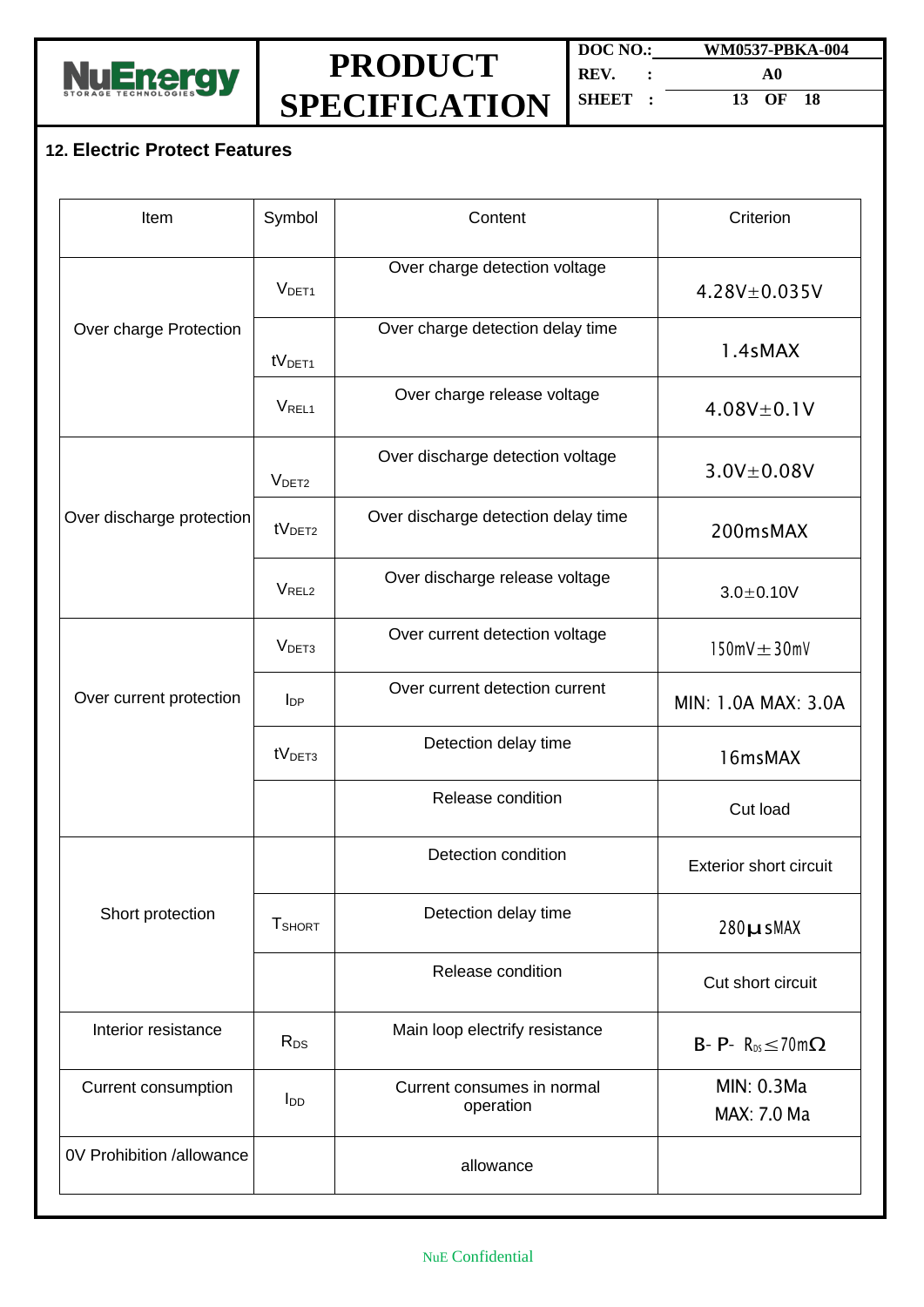

| DOC NO. | <b>WM0537-PBKA-004</b> |  |
|---------|------------------------|--|
| REV.    | A0                     |  |
| SHEET 3 | 14 OF 18               |  |

### **13. Schematic circuit diagram**



### **14. PCB Parts List BOM**

| Item           | Part Name      | Description           | QTY              | Footprint           | Supplier            | Remark |
|----------------|----------------|-----------------------|------------------|---------------------|---------------------|--------|
|                |                |                       |                  |                     |                     |        |
| 1              | U1             | $S-8261ABJMD-$<br>G3J | 1pcs             | $SOT-23-6$          |                     |        |
| $\overline{2}$ | U <sub>2</sub> | 8205(6pin)            | 1 <sub>pcs</sub> | $SOT-23-6$          | MT                  |        |
| 3              | R <sub>1</sub> | $330 \pm 5%$          | 1 <sub>pcs</sub> | 0402                | Any approved vendor |        |
| $\overline{4}$ | R <sub>2</sub> | $1K \pm 5%$           | 1 <sub>pcs</sub> | 0402                | Any approved vendor |        |
| 5              | C <sub>1</sub> | 0.1uF $\pm$ 10%25V    | 1 <sub>pcs</sub> | 0402                | Any approved vendor |        |
| 6              | <b>PCB</b>     | <b>PCB9437</b>        |                  | Any approved vendor |                     |        |

### **15. PCB Layout PCB**

Top Layer



## Bottom Layer

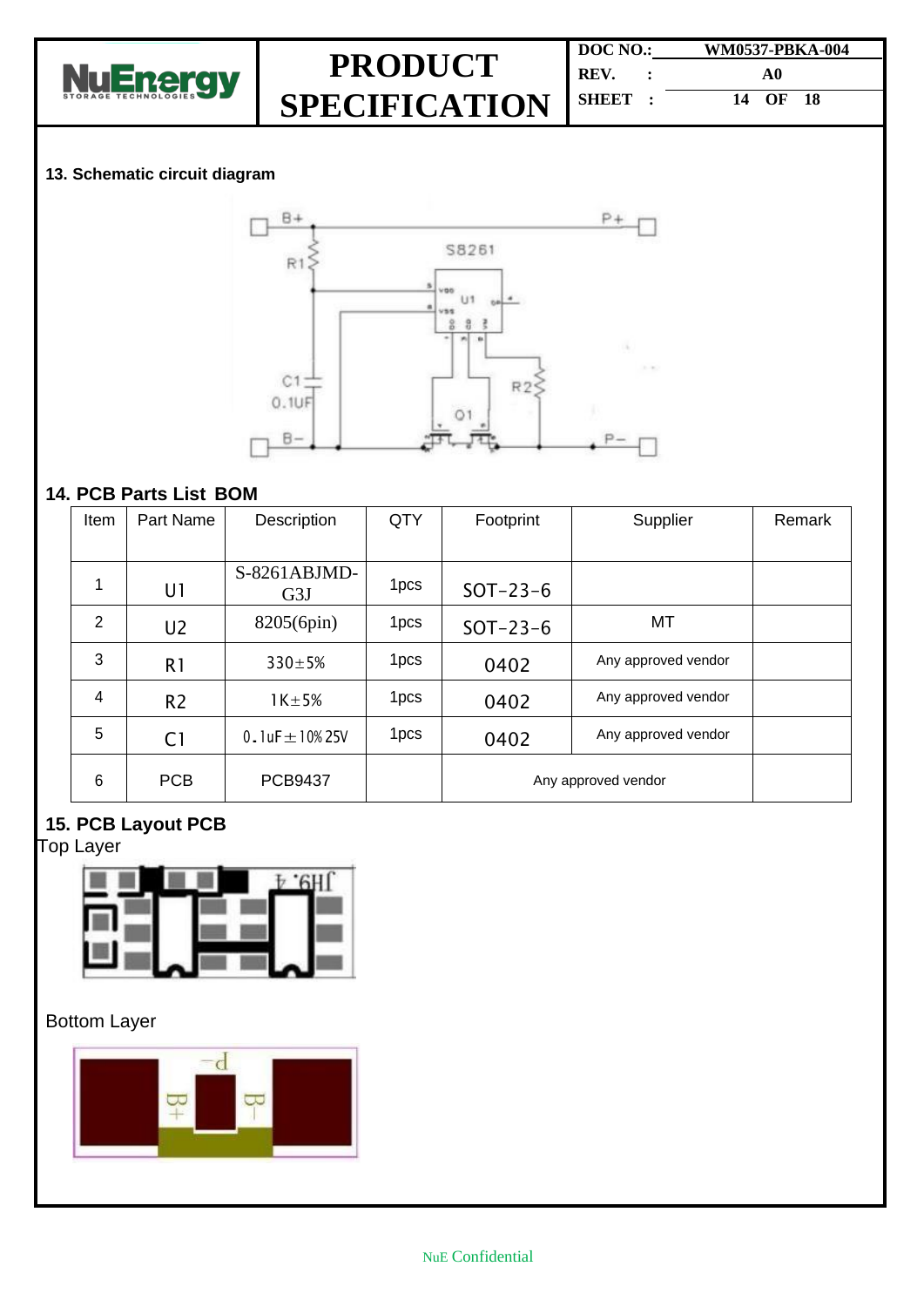

| DOC NO.: | WM0537-PBKA-004 |  |  |
|----------|-----------------|--|--|
| REV.     | A0              |  |  |
| SHEET :  | 16 OF 18        |  |  |

## **16. Packaging**

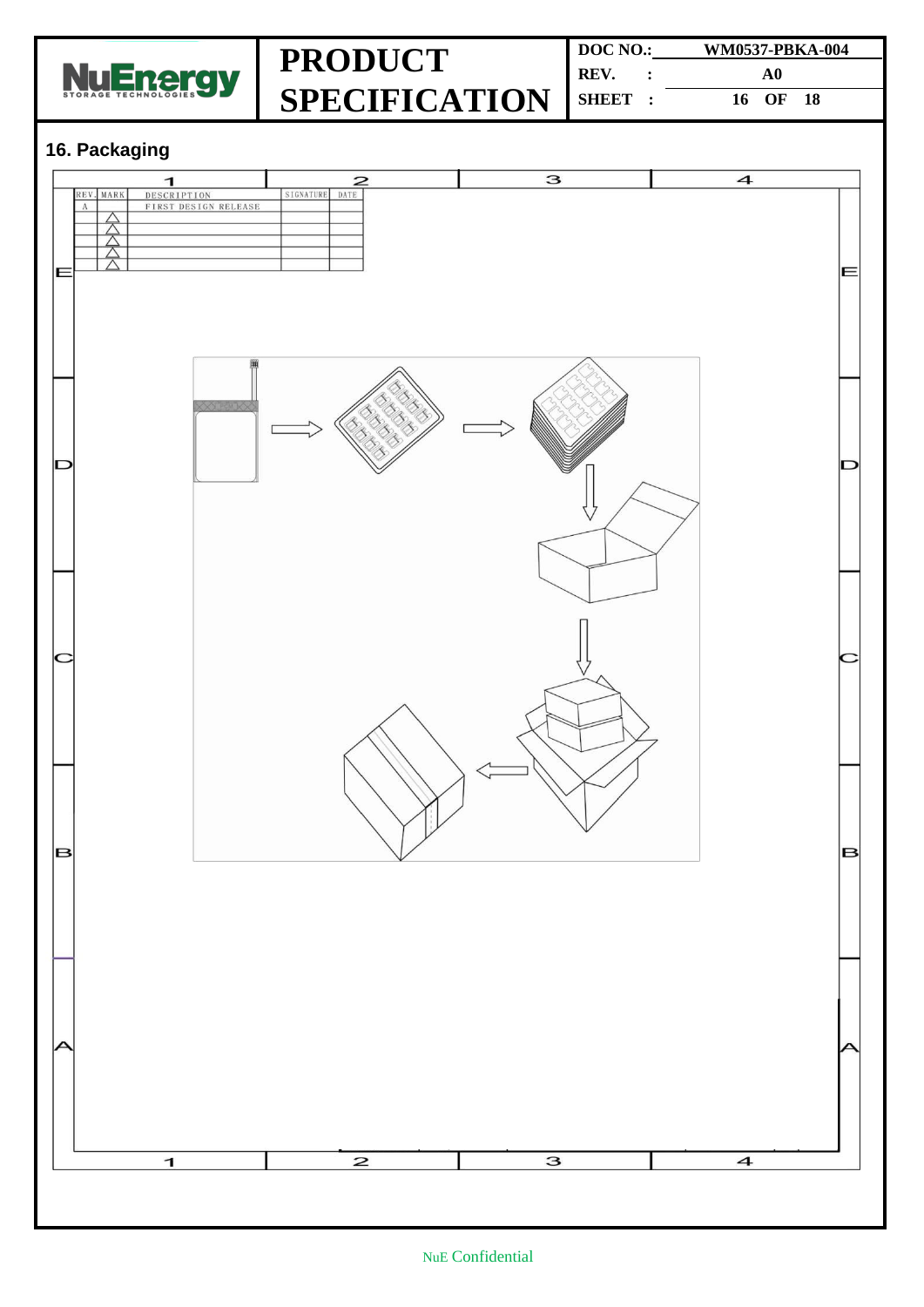

#### **17. Warranty, Battery Precautions and Safety Instructions**

Please be sure to take to comply with the specifications and the following precautions to use with batteries, if any incidents occur due to not following the specification parameters, and maintenance conditions, NuEnergy Storage Technologies will not accept anyresponsibility. Limited Warranty Period is 1 year from date of manufacture.

- Maintenance:Pleaseuse0.5Cchargecurrenttochargeupbatteryto 60%SOC every3-6monthsto preventoverdischargeanddegradationwhile instorage. Every12months a full cycle shallbe performed to prevent degradation.
- Before Use the battery, carefully read the instruction manual and battery labels.
- Needto usethe original battery charger and should be placed inadry ventilated place.
- Such as long-term when not in use, the battery charger to charge state half full, remove the battery from the device and separated, to avoid metal contact with the battery, causing short-circuit or damage to the phenomenon.
- Inuse orduring storage, battery found there has been high fever, leakage, odor, distortion andother anomalies, please stop using it immediately and stay away from the battery.
- Donot short-circuitthebattery positive andnegative, andcareful nottoallowthe battery tomoisture, toavoid danger.
- When using keep away from heat, High pressure environments, and donot beat, hit the battery.

Battery end of life should be immediately removed from the equipment, please properly handle security of spent batteries, donotputintofireor water.